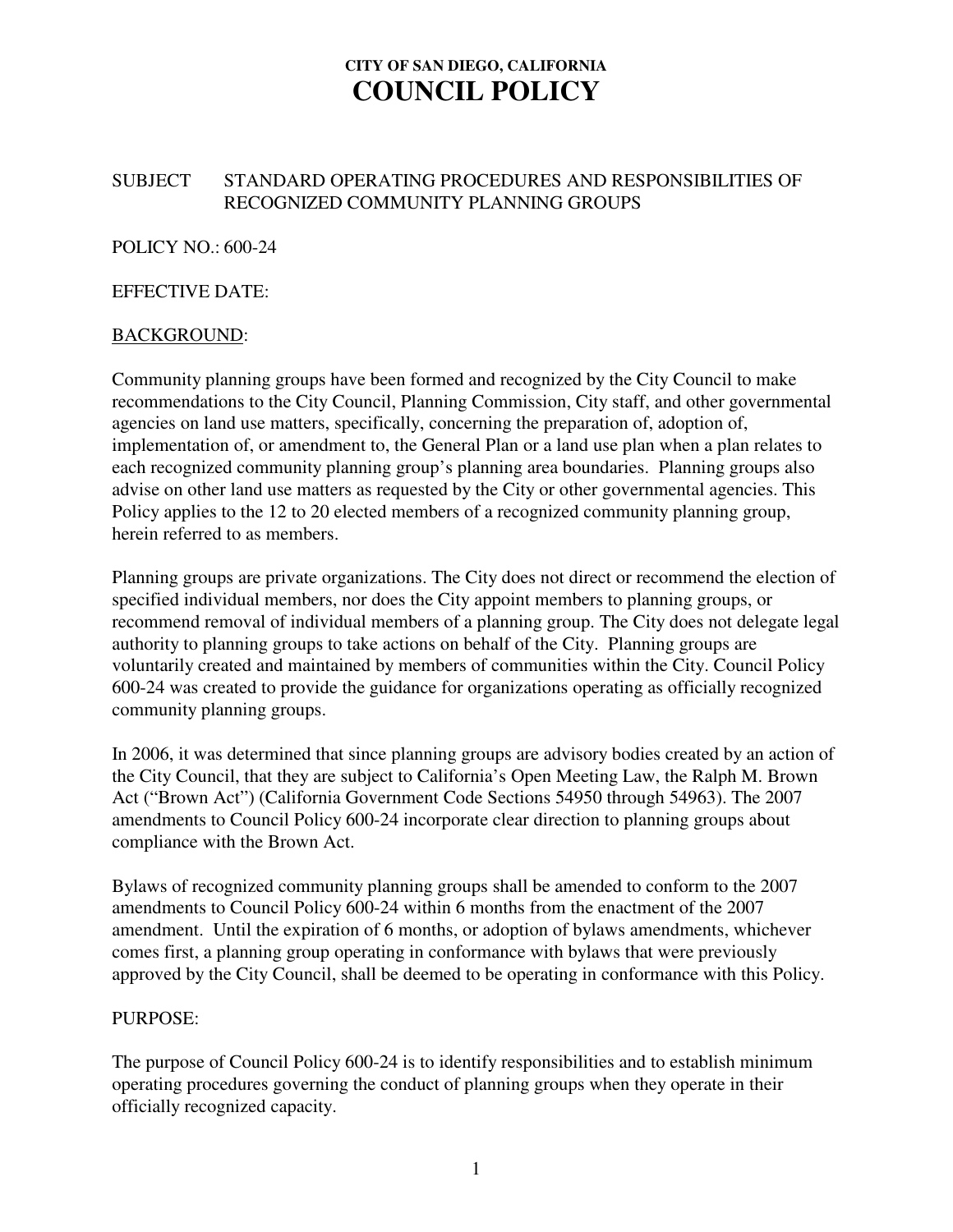### POLICY:

It is the policy of the City Council to require each recognized community planning group, as a condition of official recognition by the City of San Diego, to submit a copy of its own operating procedures and responsibilities, otherwise known as "bylaws," to the City. These bylaws must contain, at a minimum, all the provisions addressed in this Policy, and conform to the criteria contained herein, including the standardized bylaws shell attached to this Policy. Individual planning groups' bylaws may utilize options within the standardized bylaws shell and may also expand on provisions in this Policy to better meet the needs of diverse communities. However, all bylaws must remain in conformance with the provisions of this Policy to maintain official recognition by the City. The original bylaws for each planning group and the initial members and terms of each planning group seat and member will be submitted for approval by resolution of the City Council.

Community planning groups that are also incorporated under the laws of the State of California, shall maintain corporate bylaws separate from the planning group bylaws.

Subsequent amendments to adopted bylaws may be proposed to the City by a majority vote of the elected membership of a community planning group. Amendments shall be approved by the Mayor's Office and City Attorney if determined to conform with this Policy. Bylaws amendments that cannot be approved by the Mayor's Office and City Attorney will be taken to the City Council for consideration. A planning group's proposed revisions to their adopted bylaws, to bring them into conformity with the 2007 revisions to this Policy, to the extent such bylaws are inconsistent with this Policy, do not go into effect, and may not be used by the planning group, until the City has approved the bylaws and has notified the planning group of the effective date of the amendment. Failure of a planning group to comply with the approved operating procedures and responsibilities will be cause for the City Council to withdraw official recognition.

Planning groups must utilize Council Policy 600-24 and their adopted bylaws to guide their operations. City staff is assigned to prepare and maintain Administrative Guidelines in consultation with the Community Planners Committee. The Administrative Guidelines are intended to explain this Policy's minimum standard operating procedures and responsibilities of planning groups. The Administrative Guidelines provide the planning groups with explanations and recommendations for individually adopted bylaws and planning group procedures. Robert's Rules of Order Newly Revised should be used when this Policy, the Administrative Guidelines, and planning group bylaws do not address an area of concern or interest. It is also the policy of the City Council that the City shall indemnify, and the City Attorney shall defend, a recognized community planning group or its individual members in accordance with Ordinance No. O-17086 NS entitled "An Ordinance Providing for Legal Representation to and Indemnification of Community Planning Committees Against Claims for Damages," as discussed further in Article X, Section 1, and any future amendments thereto.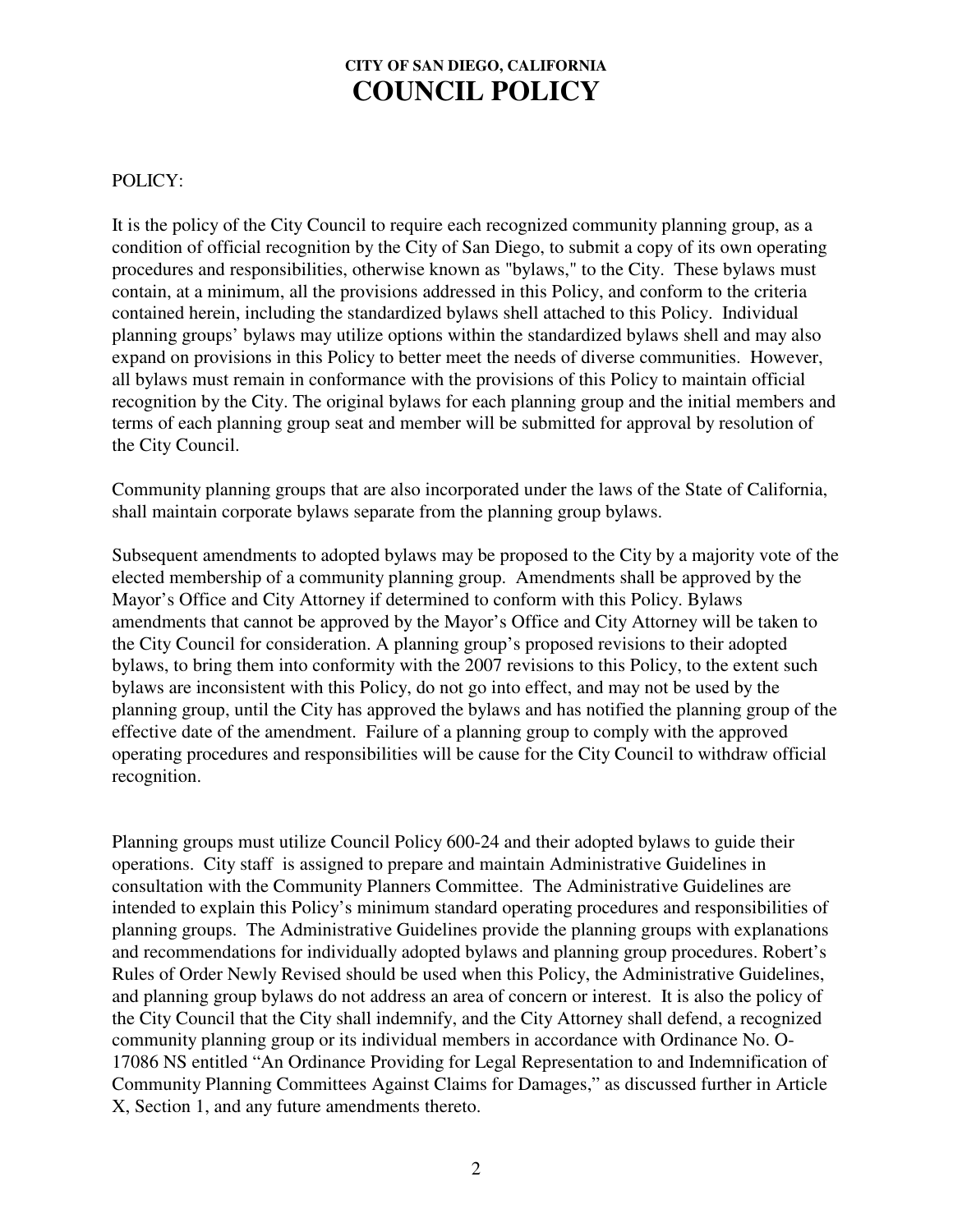The intent of the Brown Act, as stated in section 45950, is that the actions of public bodies, "... .be taken openly and that their deliberations be conducted openly . . ." This is consistent with the goals of the City and planning groups operating pursuant to this Policy. Accordingly, community planning groups shall ensure that all meetings are open to the public, properly noticed, and conducted in compliance with each of the Brown Act provisions as identified in this Policy.

### **ARTICLE I Name**

- Section 1. A recognized community planning group shall adopt an official name which shall be subject to the approval of the City Council.
- Section 2. All activities of a recognized community planning group shall be conducted in its official name.
- Section 3. A boundary for a recognized community planning group's area of authority is based on the boundary of the applicable adopted community plan. The boundary is intended to give a planning group the advisory responsibilities over an area that has been established based on logical, man-made, or geographic boundaries. In some cases, the City Council may determine that a boundary other than that of an adopted plan is the appropriate boundary for a planning group's oversight, and may identify an area either smaller than, or more encompassing than, an adopted community plan.

The community planning area boundaries which are applicable to each recognized community planning group shall be shown on a map to be included in the bylaws as Exhibit "A."

In accordance with Brown Act section 54954(b), meetings of recognized community planning groups shall be held within these boundaries. When however a community planning group does not have a meeting facility within its boundary that is accessible to all members of the public, they may meet at the closest meeting facility.

Section 4. The official positions and opinions of a recognized community planning group shall not be established or determined by any organization other than the planning group, nor by any individual member of the planning group other than one authorized to do so by the planning group.

### **ARTICLE II Purpose of Community Planning Group and General Provisions**

Section 1. Community planning groups have been formed and recognized by the City Council to make recommendations to the City Council, Planning Commission,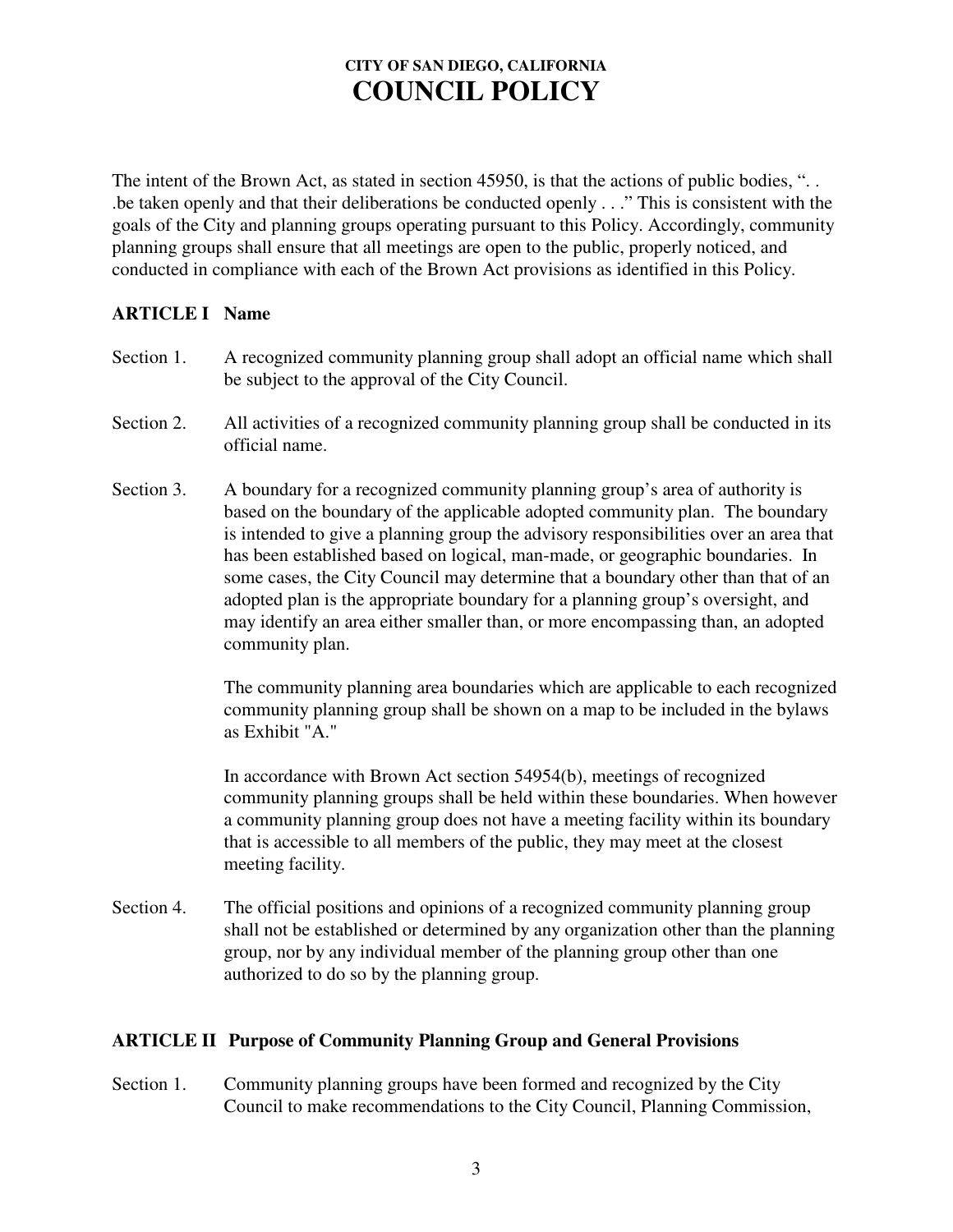City staff, and other governmental agencies on land use matters, specifically, concerning the preparation of, adoption of, implementation of, or amendment to, the General Plan or a land use plan when a plan relates to each recognized community planning group's planning area boundaries. Planning groups also advise on other land use matters as requested by the City or other governmental agency.

- Section 2. A recognized community planning group reviewing individual development projects should focus such review on conformity with the adopted Community Plan and/or the General Plan. Preliminary comments on projects may be submitted to the City during the project review process. Whenever possible, a formal planning group recommendation should be submitted no later than the end of the public review period offered by the environmental review process. Substantive changes in projects subsequent to completion of the environmental review process will sanction further evaluation by the planning group. This will provide staff and the project applicant the opportunity to respond to the comments or concerns and potentially resolve possible conflicts before the project is noticed for discretionary action.
- Section 3. Insofar as the efforts of the recognized community planning group are engaged in the diligent pursuit of the above purpose, City staff assistance, if any, shall be provided under the direction of the Mayor's Office.
- Section 4. All activities of recognized community planning groups shall be nonpartisan and nonsectarian and shall not discriminate against any person or persons by reason of race, color, sex, age, creed or national origin, or sexual orientation, or physical or mental disability. In addition, Brown Act section 54953.2 requires that meeting facilities must be accessible to persons with disabilities.
- Section 5. A recognized community planning group shall not take part in, officially or unofficially, or lend its influence in, the election of any candidate for political office. Planning group members shall not identify affiliation with a planning group when endorsing candidates for public office. A planning group may take a position on a ballot measure.
- Section 6. Pursuant to the provisions of City Council Policy 600-5, a recognized community planning group's consistent failure to respond to the City's request for planning group input on the preparation of, adoption of, implementation of, or amendment to, the General Plan or a community, precise, or specific plan, or failure to review and reply to the City in a timely manner on development projects shall result in the forfeiture of rights to represent its community for these purposes. Such a determination resulting in the forfeiture of rights to represent its community for these purposes shall be made only by the City Council upon the recommendation of the Mayor's office.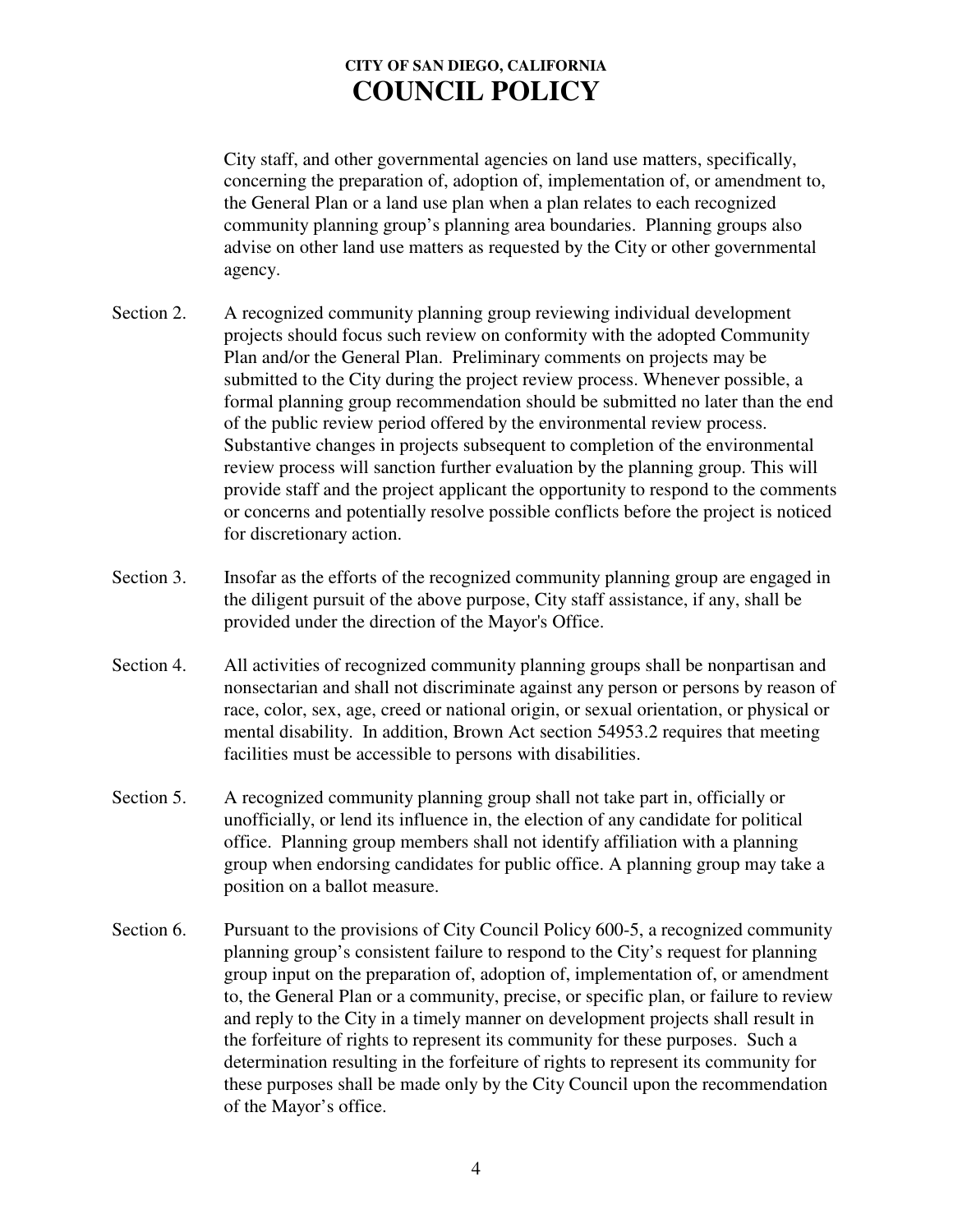Section 7. A recognized community planning group may propose amendments to its bylaws by majority vote of the elected members of the group. Proposed amendments shall be submitted to the offices of the Mayor and to the City Attorney, respectively, for review and approval. Any proposed amendments that are inconsistent with the standardized bylaws shell, attached to this Policy, shall be scheduled for consideration by City Council.

#### **ARTICLE III Community Planning Group Organizations**

- Section 1. A recognized community planning group shall consist of a specific number of members that is not fewer than 12 nor more than 20, provided, however, that when a larger membership shall give better representation to a community, the City Council may approve such larger membership. Upon recognition by the City Council, the members of the planning groups shall constitute the official planning group for the purposes set forth in Article II.
- Section 2. The members of the recognized community planning group shall consist of the members as of the date of recognition by the City Council, and of such additional members as shall thereafter be elected by eligible community members in the manner prescribed by this Policy.
- Section 3. Members of recognized community planning groups shall, to the extent possible, be representative of the various geographic sections of the community and diversified community interests.

Planning group members shall be elected by and from eligible members of the community. To be an eligible community member an individual must be at least 18 years of age, and shall be affiliated with the community as a:

- (1) property owner, who is an individual identified as the sole or partial owner of record, or their designee, of a real property (either developed or undeveloped), within the community planning area, or
- (2) resident, who is an individual whose primary address of residence is an address in the community planning area, or
- (3) local business person, who is a local business owner, operator, or designee at a non-residential real property address in the community planning area.

Demonstration of individual eligibility to vote as a property owner, resident, or local business person, as described in (1) through (3) above, may be achieved through an application showing evidence of qualifications. Eligibility (and demonstration of eligibility) to vote may be further defined in planning group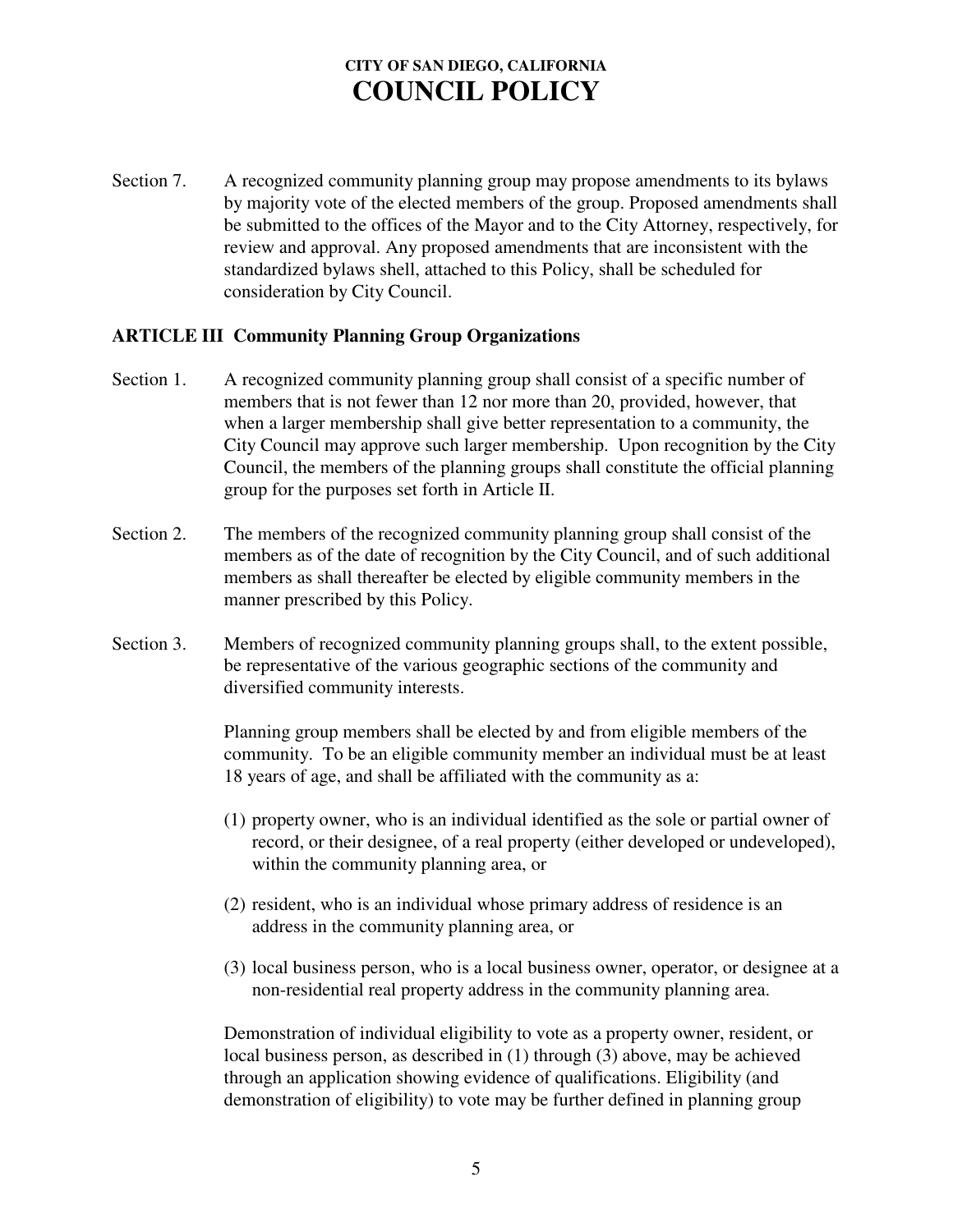bylaws. This may include minimum attendance requirements. Once eligibility to vote in an election is established, an individual remains eligible until he or she does not meet the eligibility requirements.

Section 4. Members of a recognized community planning group shall be elected to serve for fixed terms of two to four years with expiration dates during alternate years to provide continuity. This can vary for the purpose of the selection of initial group members for new groups. No person may serve on a planning group for more than eight consecutive years if members are elected to two- or four-year terms, or nine consecutive years if members are elected to three-year terms. The eight or nine year limit refers to total service time, not to individual seats held.

> After a one-year break in service as a planning group member, an individual who had served for eight or nine consecutive years shall again be eligible for election to the committee.

> This Policy provides an exception for a planning group to retain some members who have already served for eight or nine consecutive years to continue on the planning group without a break in service if not enough new members are found to fill all vacant seats as follows:

A planning group member who has served eight or nine consecutive years may appear on the ballot with new candidates. After open seats are filled with qualified new members, and if open seats still remain, the following provisions may be utilized: A member may serve in excess of eight or nine consecutive years (as specified above) if that person is reelected to a remaining open seat by at least a two-thirds majority of the votes cast by eligible community members participating in the regular election. The number of individuals on a planning group serving more than eight or nine consecutive years shall in no case exceed twenty-five percent of the voting committee membership.

The term of a member elected by a two-thirds vote serving beyond eight or nine years shall count as time served beyond the required break in service as required by this section. Future consecutive election of the member who has served beyond eight or nine years is subject to the requirements of this section.

Section 5. A member of a recognized community planning group must retain eligibility during the entire term of service. A planning group member may be removed from the planning group, upon a majority vote of the planning group, if, during a regularly scheduled public meeting, the Secretary presents documentation to the planning group and has notified the member in question that the member is no longer eligible to serve. Ineligibility may be due to not meeting the membership qualifications found in Article III, Section 3 or Article IV, Section 1 of this Council Policy and in the group's adopted bylaws.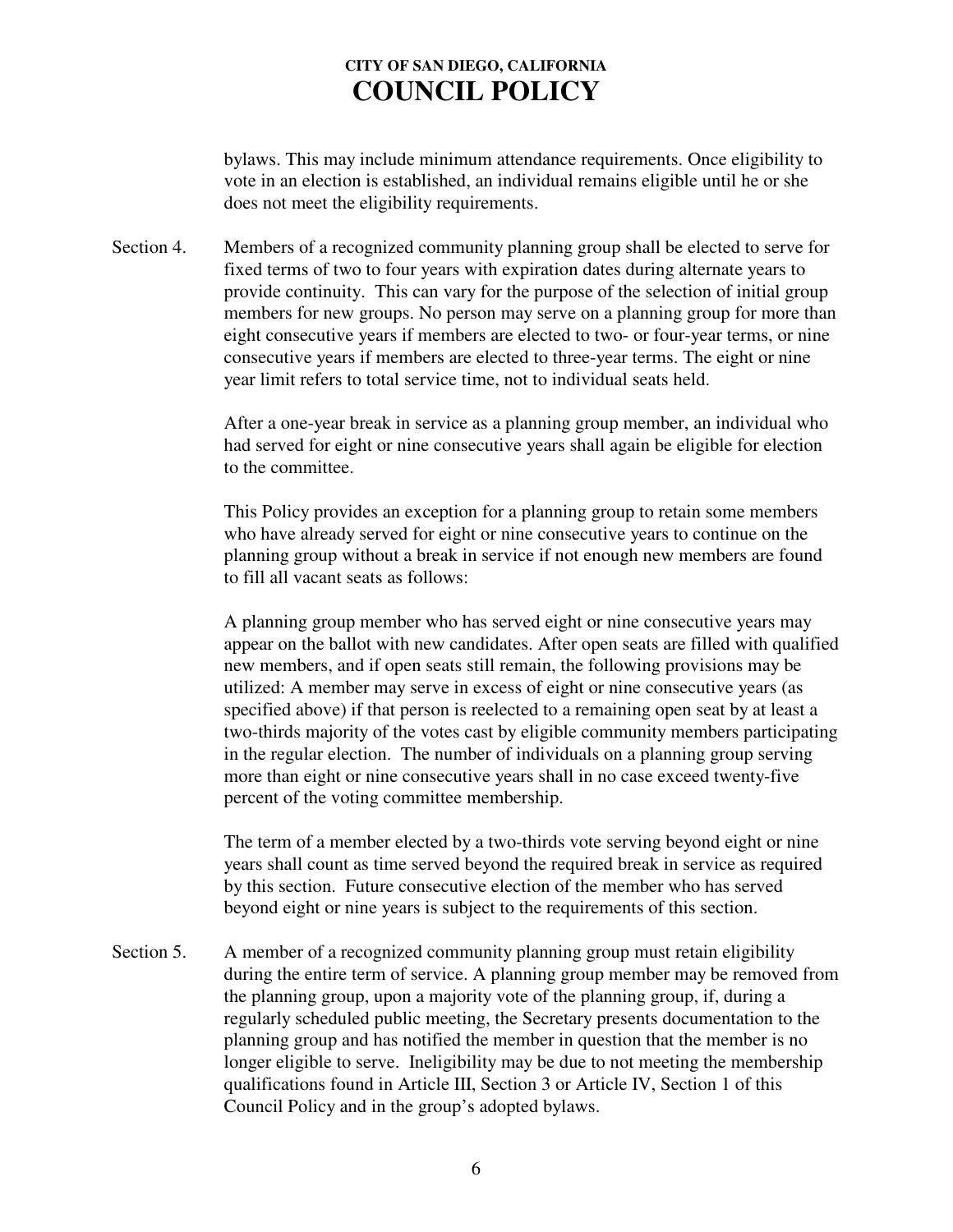Section 6. A planning group member or planning group found to be out of compliance with the provisions of this Policy, or the planning group's adopted bylaws, risks loss of indemnification [legal protection and representation] pursuant to Ordinance No. O-17086 NS, and any future amendments thereto.

> Violations of the Brown Act may, in some circumstances, carry civil or criminal consequences as described in this Policy at Article IX, Section 2. However, as stated in a memorandum prepared by the City Attorney, by implementing bylaws and operating in compliance with this Policy, planning groups will be considered to be in substantial compliance with the Brown Act. (City Att'y MOL No. 2006- 26)

#### **ARTICLE IV Vacancies**

- Section 1. A recognized community planning group shall find that a vacancy exists upon receipt of a resignation in writing from one of its members, or upon receipt of a written report from its secretary reporting the third consecutive absence, or fourth absence in the 12-month period of April through March each year, of a member(s) from regular meeting as established under Article VI, Section 2 below.
- Section 2. A single vacancy that occurs on a recognized community planning group shall be filled by the planning group in a manner specified by the bylaws of the planning group.

Two or more concurrent community planning group vacancies shall be filled by a vote of all eligible members of the community by secret written ballot. Vacancies shall be filled no later than 120 days, following the date of the determination of the vacancy, unless the end of the 120 day period would occur within 90 days of the annual March election as described in Article V.

The term of office of any member filling a vacancy in accordance with the procedure established in Article III, Section 4 above shall be for the balance of the vacated term.

Section 3. When a recognized community planning group is unable to fill a vacancy within the 120 days, as specified above, and the planning group has more than twelve members, the planning group shall either leave the seat vacant until the next planning group election, or amend its bylaws to permit decreased membership to a minimum of twelve members. If a vacancy remains for more than 60 days from the time a vacancy is declared, and the planning group has less than 12 members in good standing, the planning group shall report in writing the efforts made to fill the vacancy to the City. If, after 60 additional days, the planning group membership has not reached 12 members, the planning group will be deemed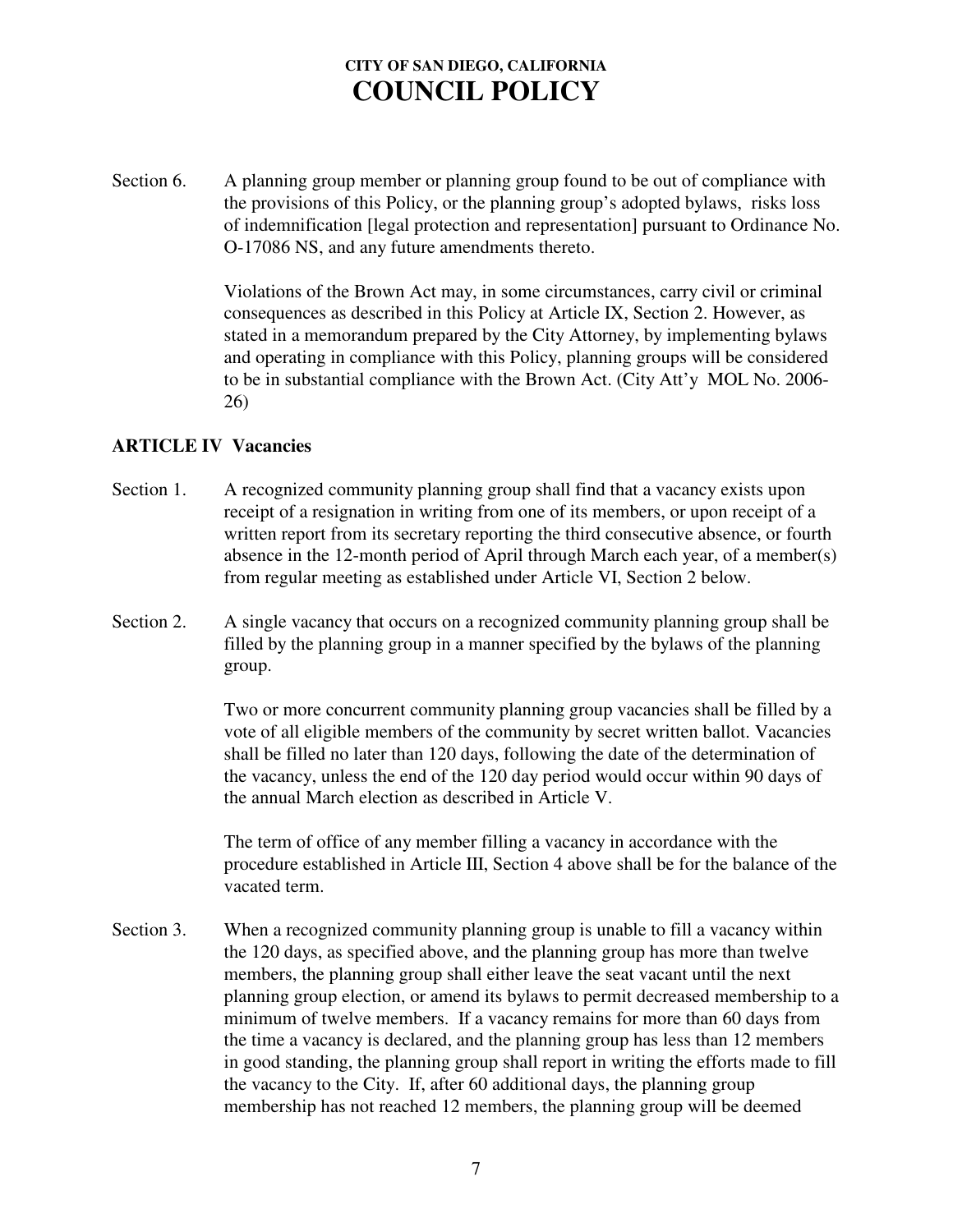inactive and the City shall notify the City Council that the planning group will be inactive until it has attained at least 12 members in good standing. The City shall assist with the planning group election in the attempt to regain the minimum Policy membership requirement of 12 members.

#### **ARTICLE V Elections**

Section 1. Elections of recognized community planning group members shall be held during the month of March in accordance with procedures specified in adopted planning group bylaws. Planning groups shall hold elections every year or every other year.

> In the election process, the planning group shall seek enough new candidates to exceed the number of seats open for election in order to allow those who have served for eight or nine consecutive years to leave the group for at least one year.

In order to be a candidate in the March election, an eligible member of the community must have documented attendance at three of the planning group's last 12 meetings prior to the February regular meeting preceding the election.

Planning groups may establish voting procedures that include opportunities for multiple voting times on the date of the election, or for multiple locations, or both, provided those procedures allow for the completion of the election during the month of March and they demonstrate an ability to assure fair access and avoidance of voting improprieties. Where an opportunity to vote on more than one date is proposed, then the voting procedures for such an election shall be submitted, at least forty-five (45) days in advance of the first day that voting is proposed to occur, to the office of the Mayor and to the City Attorney, respectively, for review and approval. All voting procedures must insure that voting is done only by eligible members of the community.

Section 2. The City shall publicize the elections of recognized community planning groups through the City website, City TV24 programming, electronic mail, the City's webpage, and other available effective means.

> The planning group shall make a good faith effort to utilize means appropriate to their communities to publicize the planning group's eligibility requirements for candidacy and the upcoming elections.

Section 3. Voting shall be by secret written ballot. Recognized community planning groups may establish bylaw provisions to address procedures for mailing in ballots for elections if the planning group determines that this procedure, or another specified procedure, would increase community participation in the election process. Under no circumstances is proxy voting for elections allowed. At a minimum, ballots shall be available for a specified period at the noticed planning group meeting at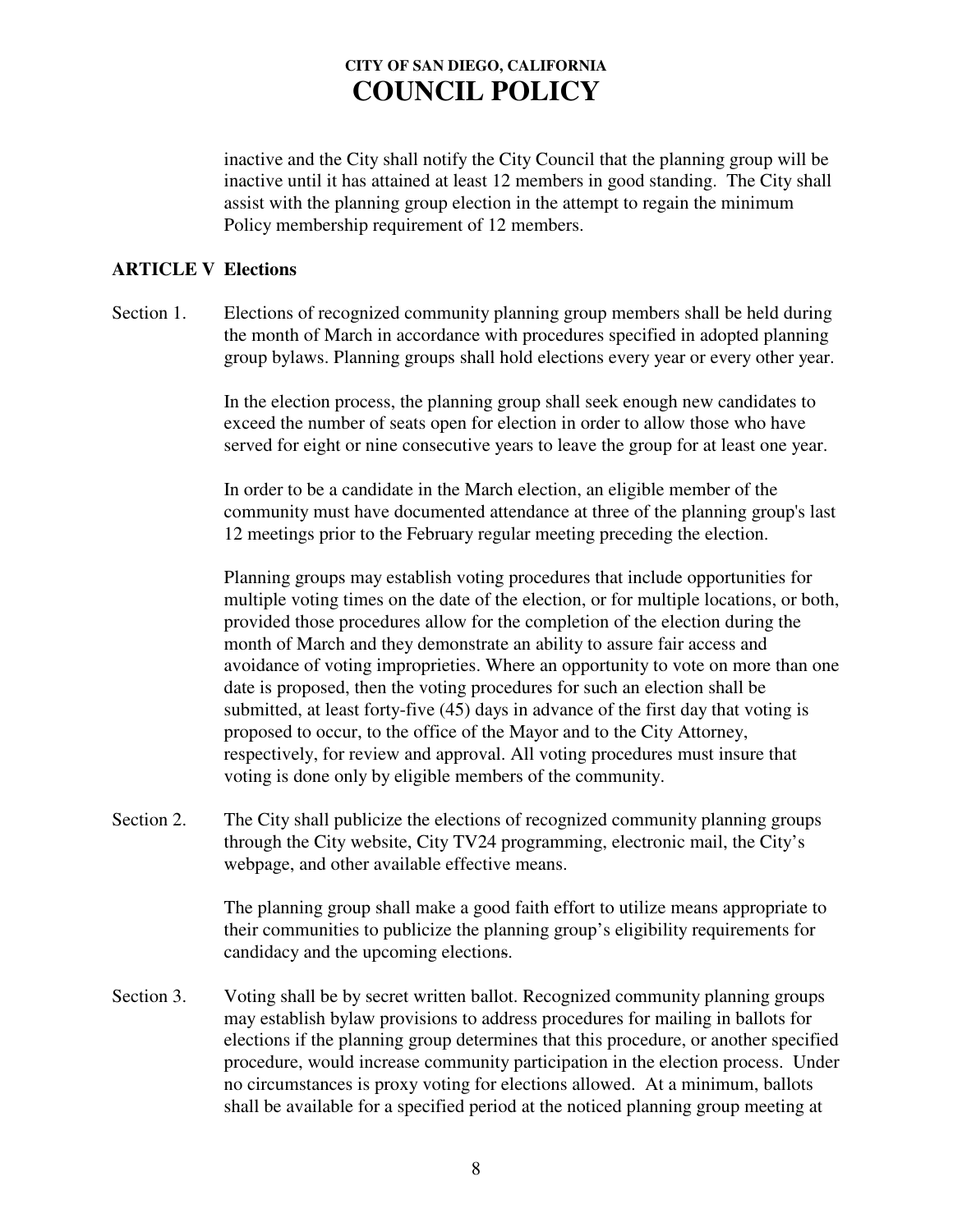which the election will be held.

Section 4. Unless otherwise explicitly provided for in a recognized community planning group's bylaws, an election becomes final after announcing the election results at a noticed planning group meeting. New members shall be seated in April.

### **ARTICLE VI Community Planning Group and Planning Group Member Duties**

Section 1. It shall be the duty of a recognized community planning group to cooperatively work with the Mayor's staff throughout the planning process, including but not limited to the formation of long-range community goals, objectives and proposals or the revision thereto for inclusion in a General or Community Plan.

> In accordance with the Brown Act section 54953(a) it shall be the duty of all recognized community planning group members to meet in open and in public, and all persons shall be permitted to attend any meeting of the planning group except as otherwise noted in this Policy.

The community planning group members shall conduct official business of the planning group in a public setting. It is recognized that the officers of the planning group may oversee administrative business of the planning group, such as the assembling of the draft agenda, in preparation for public discussions. However, all substantive discussions about agenda items or possible group positions on agenda items shall occur at the noticed planning group meetings.

It shall be the duty of a planning group as a whole, and of each individual planning group member, to refrain from conduct that is detrimental to the planning group or its purposes under this Policy. No member shall be permitted to disturb the public meeting so as to disrupt the public process as set forth on the planning group's agenda.

Section 2. Recognized community planning groups and planning group members are responsible for assuring compliance of meeting procedures and meeting records requirements under this Policy.

### (a) **Meeting Procedures**

.

It shall be the duty of each recognized community planning group member to attend all planning group meetings.

(1) **Regular Agenda Posting.** In accordance with Brown Act section 54954.2(a), at least 72 hours before a regular meeting, the agenda containing a brief general description of each agenda item. The brief general description of each agenda item need not exceed 20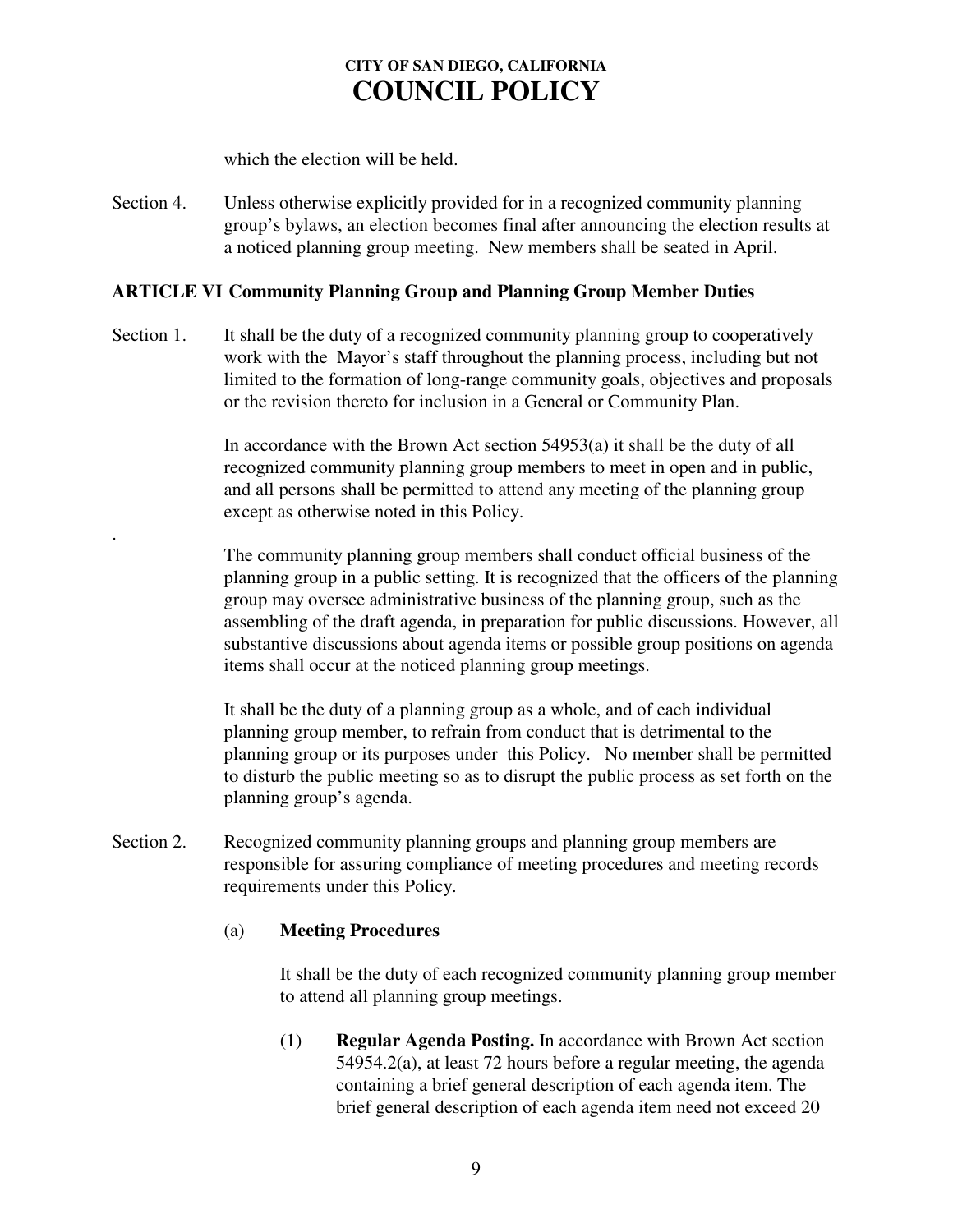words per item unless the item is complex. The agenda shall also provide notice of the date, time, and location of the meeting. The agenda shall be posted in a place freely accessible to the general public and shall include information on how a request for accessible accommodation may be made.

The listing of an agenda item shall include the intended action of the planning group regarding that item, for example, stating that the item is an information item only or it is an action item.

#### (2) **Public Comment.**

- 1. Agenda Items: Any interested member of the public may comment on agenda items during regular or special planning group meetings. (Brown Act section 54954.3(a))
- 2. Non Agenda Items: Each agenda for a regular planning group meeting shall allow for a public comment period at the beginning of the meeting for items not on the agenda, but that are within the scope of the planning group. (Brown Act section 54954.3(a)) Planning group members may respond by asking for more factual information, or by asking a question to clarify, and also may schedule the item for a future agenda. However, no discussion, debate, or action may be taken on such items. (Brown Act section 59454.2)
- 3. A planning group may adopt time limits for individual items and for individual speakers to ensure operational efficiencies but such time limits must be reasonable and give competing interests equal time. (Brown Act section 54954.3(b))
- (3) **Adjournments and Continuances.** In accordance with Brown Act section 54955, planning group meetings may be adjourned to a future date. Within 24 hours, a notice of adjournment must be clearly posted on or near the door of the place where the original meeting was to be held.

If a meeting is adjourned because less than a quorum was present, a new regular meeting agenda must be prepared. If a meeting is adjourned because no members of the planning group were present, the subsequent meeting, if not a regular meeting, must be noticed as if a special meeting.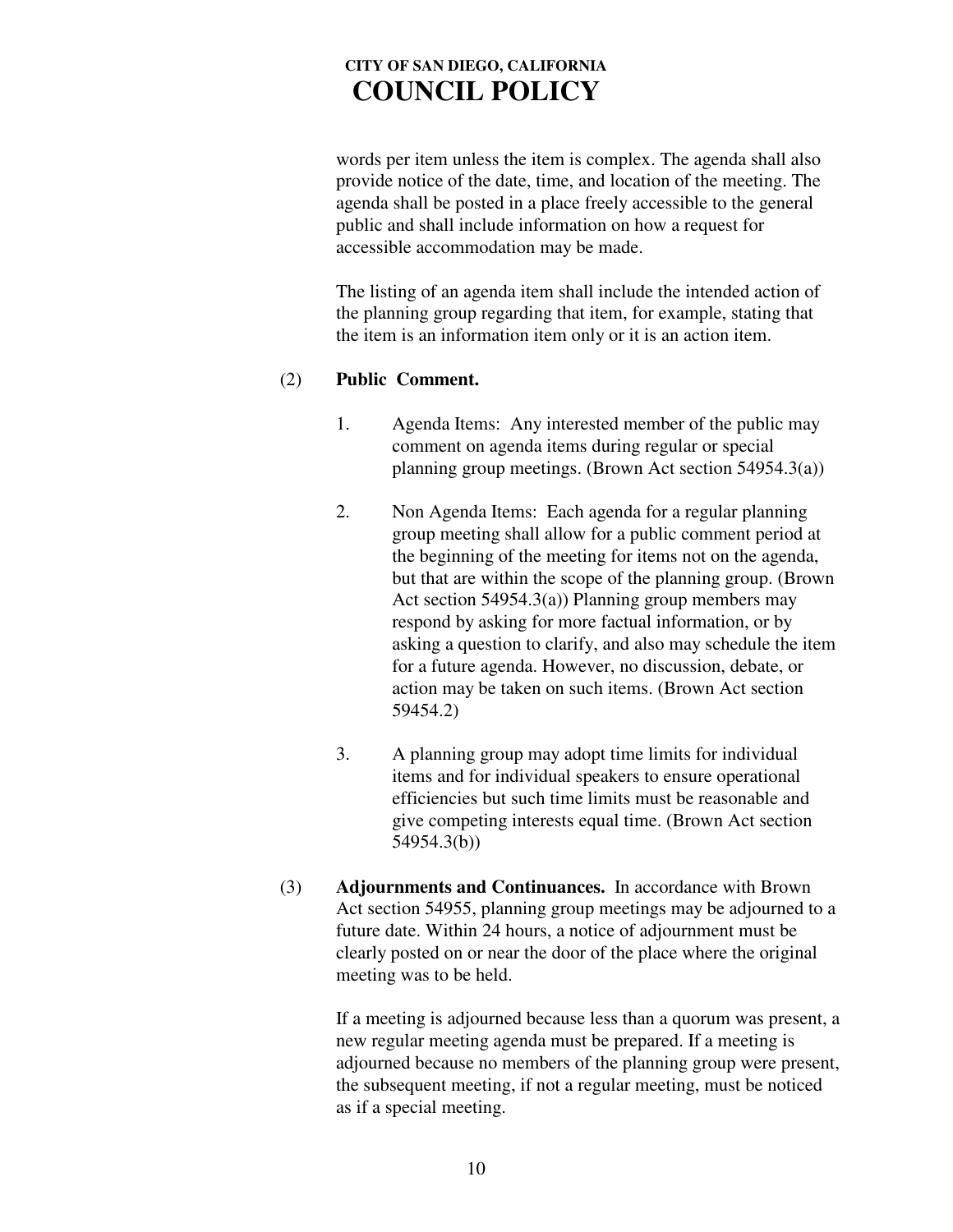In accordance with Brown Act section 54954.2, if a subsequent meeting is held more than 5 days from the original meeting, a new regular meeting agenda must be prepared (\*); otherwise if shorter, the original meeting agenda is adequate.

- (4) **Continued Items.** In accordance with Brown Act section 54955.1, if an item is continued from a prior regular meeting to a subsequent meeting more than 5 days from the original meeting, a new agenda must be prepared as if a regular meeting; otherwise the original meeting agenda is adequate.
- (5) **Consent Agenda.** In **accordance** with Brown Act section 54954.3(a), for items to be considered for a "Consent Agenda" all of the following are required:
	- 1. A subcommittee of the planning group has discussed the item at a noticed subcommittee meeting,
	- 2. All interested members of the public were given an opportunity to address the subcommittee, and
	- 3. The item has not substantially changed since the subcommittee's consideration.

The comments of the subcommittee and those made by interested members of the public should be reflected in the minutes of the subcommittee. Any interested member of the public may comment on a consent agenda item. Any interested member of the public may take a consent agenda item off the consent agenda by request.

(6) **Quorum and Public Attendance.** This Policy defines a quorum as a majority of non-vacant seats of a planning group. In accordance with Brown Act section 54952.2, a quorum must be present in order to conduct business, to vote on projects, and to take actions at regular or special planning group meetings.

> In accordance with Brown Act section 54953.3, no member of the public shall be required, as a condition of attendance at any meeting of a planning group, to register or provide any other information. Any attendance list or request for information shall clearly state that completion of such information is voluntary. No member of the public may be charged a fee for admittance.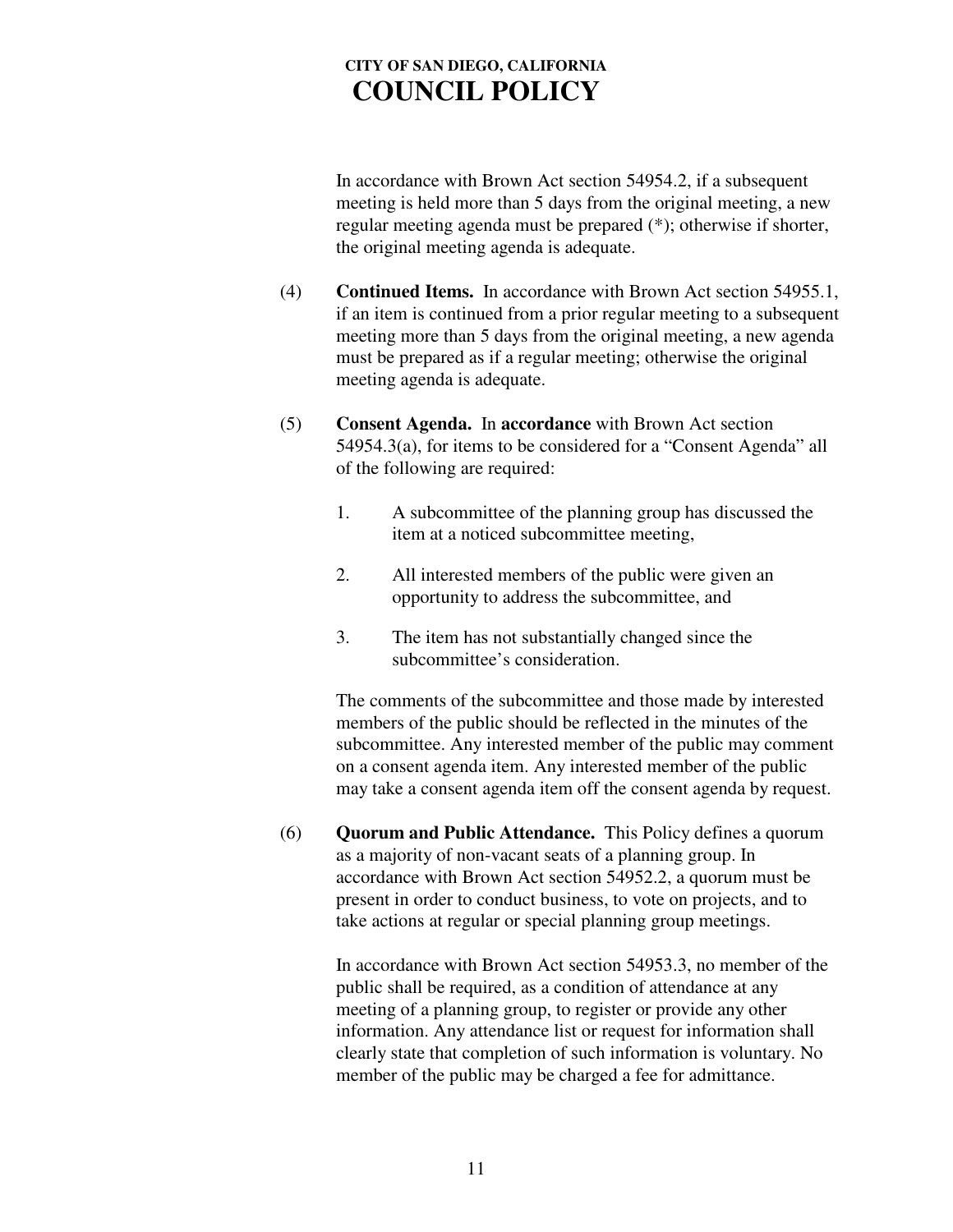(7) **Development Project Review.** Planning groups may not, as a condition of placing an item on their agenda, require applicants to submit additional information and materials beyond **which** the applicant has been required to submit as part of the City's project review application process.

It shall also be the duty of a planning group, when reviewing development projects, to allow participation of affected property owners, residents and business establishments within proximity to the proposed development.

The planning group shall directly inform the project applicant or representative in advance each time that such review will take place and provide the applicant with an opportunity to present the project.

(8) **Action On Agenda Items.** In accordance with Brown Act section 54954.2(b)(2), an item not noticed on the agenda may be added if either two-thirds of the entire elected membership, or every member if less than two-thirds are present, determine by a vote that there is a need to take an immediate action, but only if the need for action came to the attention of the planning group subsequent to the agenda being posted.

In accordance with Brown Act section  $54953(c)$ , planning groups shall not engage in, or allow, secret ballot or proxy voting on any agenda item. Other methods of absentee voting on agenda items, such as by telephone or by e-mail is also prohibited.

Votes taken on agenda items shall reflect the positions taken by the elected or appointed positions on the planning group identified in Article III, Section 1 of this Policy.

- (9) **Collective Concurrence.** In accordance with Brown Act section 54952.2, any attempt to develop a collective concurrence of the members of a planning group as to action to be taken on an item by members of the planning group, either by direct or indirect communication, by personal **intermediaries**, by serial meetings, or by technological devices, is prohibited, other than at a properly noticed public meeting.
- (10) **Special Meetings.** In accordance with Brown Act section 54956, the chair of a planning group, or a majority of planning group members, may call a special meeting. An agenda for a special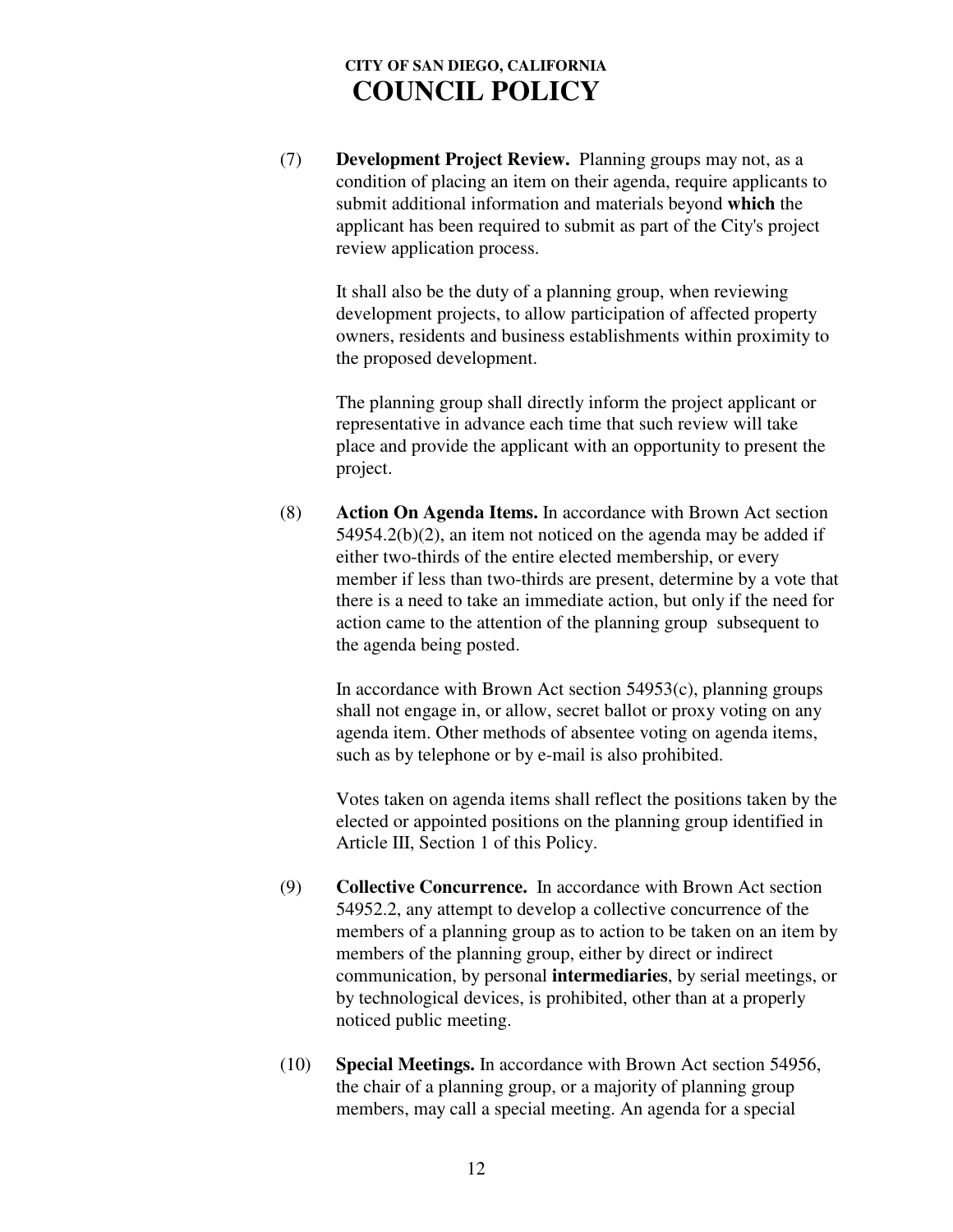meeting shall be specified as such, and shall be prepared and posted at least 24 hours before a special meeting. Each member of the planning group shall receive the written notice of the meeting at least 24 hours before the time of the meeting as specified in the notice unless the member files with the planning group secretary a written waiver of notice at, or prior to the time of, the meeting. Written notice shall be delivered to each local newspaper of general circulation and radio or television station requesting notice in writing at least 24 hours before the time of the meeting. The notice shall identify the business to be transacted or discussed at the meeting. No other business shall be considered at this meeting. Public testimony on agenda items must be allowed; however, the non-agenda public comment period may be waived.

- (11) **Emergency Meetings**. Brown Act section 54956 describes emergency meetings for matters related to public health and safety. These matters are outside of the purview of a planning group and are prohibited under this Policy.
- (12) **Right To Record.** In accordance with Brown Act sections 54953.5 and 54953.6, any person attending a meeting of **the** planning group must be allowed to record or photograph the proceedings in the absence of a reasonable finding by the planning group that the recording cannot continue without noise, illumination, or obstruction of view that constitutes, or would constitute, a persistent disruption of the meeting.
- (13) **Disorderly Conduct.** In accordance with Brown Act section 54957.9, in the event that any planning group meeting is willfully interrupted by a person or group of persons, so as to make the orderly conduct of the meeting infeasible, the planning group may first cause removal of the individual or individuals. If that is unsuccessful then the planning group may order the meeting room cleared and continue in session on scheduled agenda items without an audience, except that representatives of the media shall be allowed to remain. The planning group may also readmit an individual or individuals who were not responsible for the disruption.

#### (b) **Subcommittees**

Recognized community planning groups are encouraged to establish standing and ad hoc subcommittees when their operation contributes to more effective discussions at regular planning group meetings.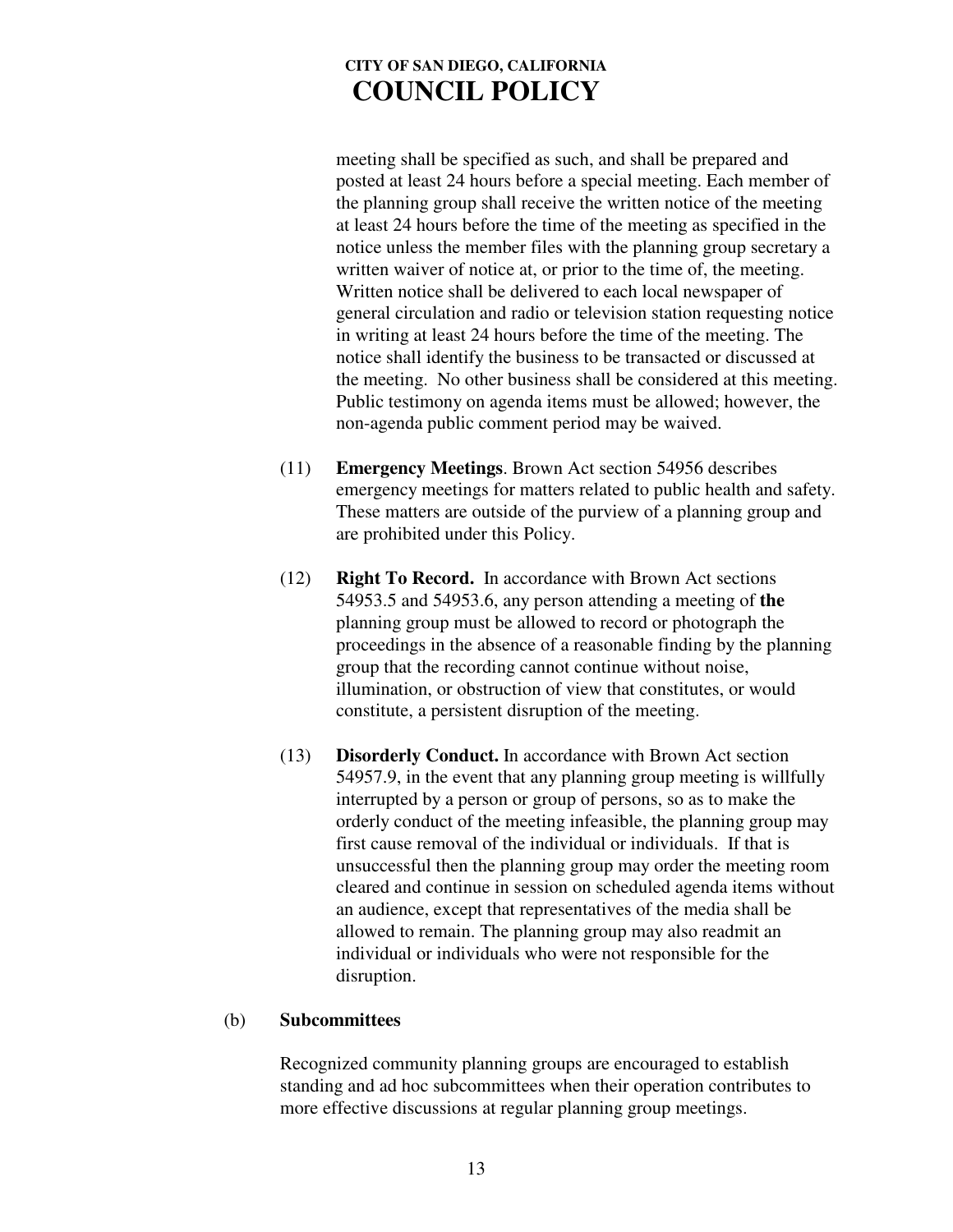- (1) **Standing Committees**. Standing subcommittees are on-going subcommittees tasked with reviewing specific issue areas, such as development review. In accordance with Brown Act section 54952(b), all standing subcommittees of a planning group are subject to Brown Act public noticing and meeting requirements as set forth in Council Policy 600-24, Article IV, Section 2(a).
- (2) **Ad Hoc Subcommittees.** Ad hoc subcommittee meetings are established for a finite period of time to review more focused issue areas and are disbanded following their review. While the Brown Act does not impose requirements upon ad hoc subcommittees when made up entirely of members of the planning group and constituting less than a quorum of the planning group (Brown Act section 54952) , this Policy requires all subcommittee meetings be noticed and open to the public by inclusion of the meeting announcement on a regular meeting agenda, by an electronic notice, or by announcement at a regular planning group meeting.
- (3) **Committee Composition.** All committees and subcommittees shall contain a majority of members who are members of the planning group. Any member of a committee or subcommittee, who is not a member of the planning group, shall have completed formal training by the City in the duties and responsibilities of community planning groups, before serving on any such committee or subcommittee.
- (4) **Recommendations.** All committee and subcommittee recommendations must be brought forth to the full planning group for formal vote at a noticed public meeting. In no case may a committee or subcommittee recommendation be forwarded directly to the City as the formal recommendation of the planning group without a formal vote of the full planning group.

#### **(c) Abstentions and Recusals**

(1) **Recusals.** Any member of a recognized community planning group with a direct economic interest in any project that comes before the planning group or its committees or subcommittees must disclose to the planning group that economic interest, and must recuse himself or herself from voting and must not participate in any manner as a member of the planning group for that item on the agenda.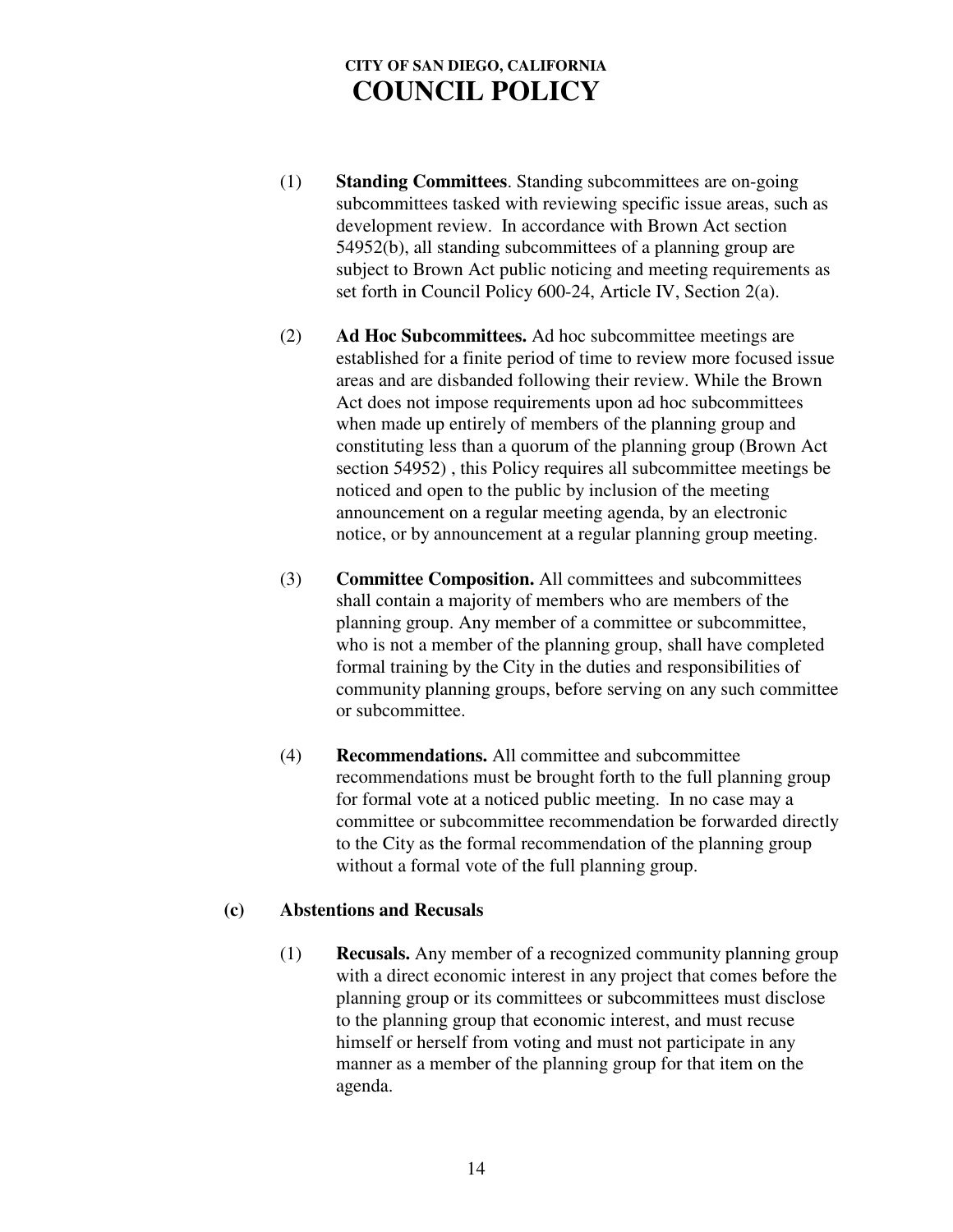(2) **Abstentions.** In accordance with the Brown Act section 54953(c), all action taken by the planning group including votes must be taken in public.

> In limited circumstances, from time to time, planning group members may abstain from either voting on an action item, or from participating and voting on an action item. The member must state, for the record, the reason for the abstention.

#### (d) **Meeting Documents and Records**

- (1) **Agenda by Mail.** In accordance with Brown Act section 54954.1, requests to mail copies of a regular agenda, and any accompanying material, shall be granted. Such materials shall be mailed when the agenda is posted, or upon distribution to a majority of the members of the community planning group, whichever occurs first. A request to receive agendas and materials may be made for each calendar year and such request is valid for that entire year, but must be renewed by January 1 of the following year. A cost-recovery fee may be charged for the cost of providing this service.
- (2**) Agenda at Meeting**. In accordance with Brown Act section 54957.5, any written documentation, prepared or provided by City staff, applicants, or planning group members, that is distributed at a planning group meeting, shall be made available upon request for public inspection without delay. If such material is distributed at a planning group meeting, then it shall be made available upon request at the meeting. If such material is prepared by someone other than City staff, applicants, or planning group members, or is received from a member of the public during public testimony on an agenda item, then the material shall be made available for public inspection at the conclusion of the meeting. Further, the planning group may charge for the cost of reproduction of any materials requested by an individual or individuals.
- (3) **Minutes.** For each planning group meeting, a report of planning group member attendance and a copy of approved minutes shall be retained by the planning group, and shall be available for public inspection. The minutes of each planning group meeting shall include the votes taken on each action item, and should record the names of the speakers, the nature of the public testimony, and whether each project applicant (whose project was subject to planning group action) appeared before the planning group. If an applicant did not appear before the planning group then the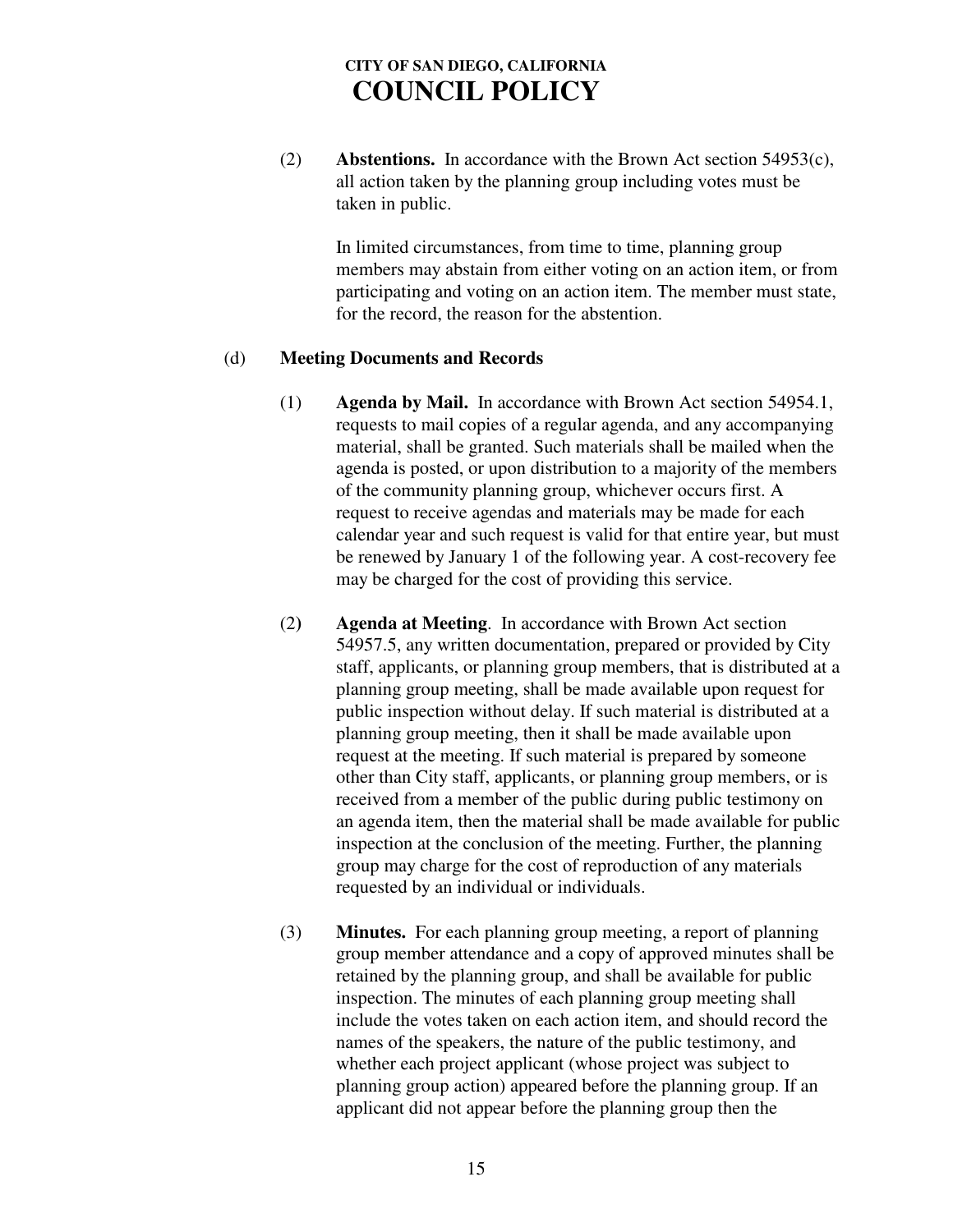meeting minutes must indicate the date when and type of notification (e.g., electronic, telephonic, facsimile) provided to the applicant requesting his or her appearance at the planning group meeting. A copy of the approved minutes shall be submitted to the City within 14 days after approval by the planning group.

Planning groups are not required to audio or videotape their meetings but if they do then, accordance with Brown Act section 54953.6, they are subject to a public request to inspect without charge. A cost-recovery fee may be charged for copies of recordings.

- (4) **Records Retention**. In accordance with Brown Act 54957.5, planning group records must be retained for public review. City staff will establish a records retention schedule and method for collection and storage of materials that will be utilized by all planning groups.
- Section 3. It shall be the duty of a recognized community planning group and its members to periodically seek community-wide understanding of and participation in the planning and implementation process as specified in Article II, Section 1 of this Policy. The planning group shall give due consideration to all responsible community attitudes insofar as these are deemed to be in the best long-range interest of the community at large.
- Section 4. It shall be the duty of a recognized community planning group to maintain a current, up-to-date roster of the names, terms, and category/qualifications of planning group members in its possession, and to forward the current roster, as well as any updates, to the City. The planning group must also submit to the City, by the end of March each year, an annual report of accomplishments for the past calendar year and anticipated objectives for the coming year related to the duties enumerated in Article II, Section 1 of this Policy. Rosters and annual reports constitute disclosable records under the Brown Act.
- Section 5. A recognized community planning group may develop a policy for financial contributions from the citizens of the community for the purposes of furthering the efforts of the planning group to promote understanding and participation in the planning process. However, no membership dues shall be required and no fee may be charged as a condition of attendance at any planning group meeting. All contributions must be voluntarily made, and no official planning group correspondence may be withheld based on any individual's desire to not make a voluntary contribution.
- Section 6. It shall be the duty of each recognized community planning group member to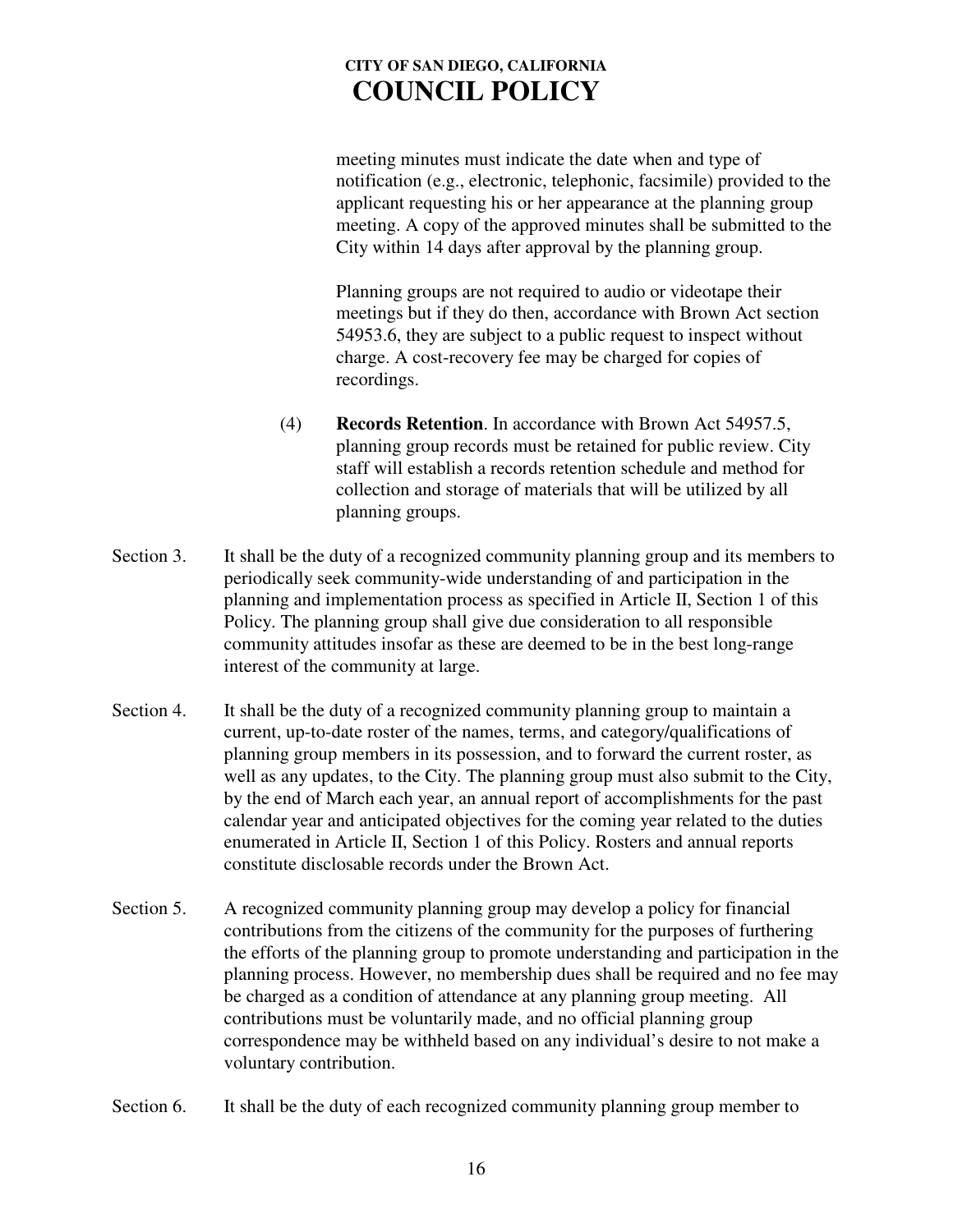attend an orientation training session administered by the City as part of planning group and individual member indemnification pursuant to Ordinance No. O-17086 NS entitled "An Ordinance Providing for Legal Representation to and Indemnification of Community Planning Committees Against Claims for Damages, " as discussed further in Article X, Section 1, and any future amendments thereto.

It shall be the duty of the City to offer at least two orientation sessions each year as well as topic-specific sessions intended to advance the knowledge of planning group members in subjects within the scope of responsibilities of recognized community planning groups. Newly seated planning group members must complete an orientation training session within 12 months of being elected or appointed to a planning group, or the member will become ineligible to serve.

### **ARTICLE VII Planning Group Officers**

- Section 1. The officers of a recognized community planning group shall be elected from and by the members of the planning group. Said officers shall consist of a Chairperson, Vice Chairperson and Secretary and, by policy, a planning group's bylaws may include such other officers as the planning group may deem necessary. Further duties of the officers may be defined in planning group bylaws. The planning group shall determine the length of an officer's term in its bylaws, except that no person may serve in the same planning group office for more than eight or nine consecutive years. After a period of one year in which that person did not serve as an officer that person shall again be eligible to serve as an officer.
- Section 2. Chairperson. The Chairperson shall be the principal officer of a recognized community planning group and shall preside over all planning group and communitywide meetings organized by the planning group.
- Section 3. Vice Chairperson. In the absence of the Chairperson, the Vice Chairperson shall perform all the duties and responsibilities of the Chairperson.
- Section 4. Secretary. The Secretary shall be responsible for the planning group's correspondence, attendance records, and minutes and actions [including identification of those planning group members that constitute a quorum, who vote on an action item, and who may abstain or recuse and the reasons], and shall assure that planning group members and members of the public have access to this information. The Secretary may take on these responsibilities or may identify individuals to assist in these duties.
- Section 5. The Chairperson shall be a recognized community planning group's representative to the Community Planners Committee (CPC). However, by specific action vote of the planning group, some other member may be selected as the official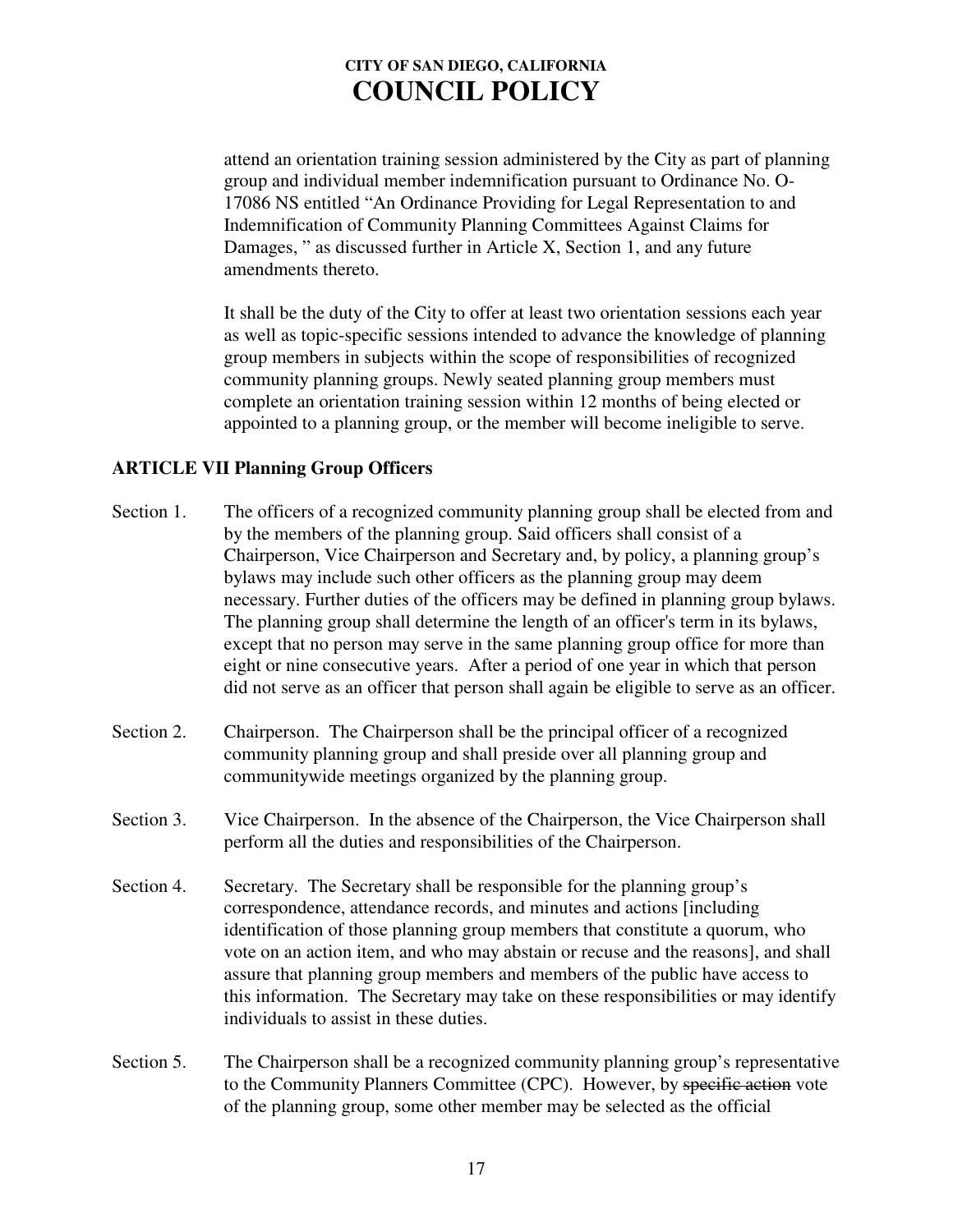representative to CPC with the same voting rights and privileges as the Chairperson. Each planning group should also vote to select an alternate CPC representative.

Section 6. It shall be the duty of the officers of recognized community planning groups and of the Community Planners Committee representative to promptly disseminate to all elected planning group members pertinent information that is received by the planning group regarding its official business.

### **ARTICLE VIII Planning Group Policies and Procedures**

In addition to incorporating the policies outlined in Articles I through VII into recognized community planning group bylaws, each planning group shall include policies and procedures found necessary for the group's effective operation under this Policy. The following topic areas are those to be addressed. Explanations of when and why to adopt procedures or policies are found in the Administrative Guidelines.

- (1) Community Participation, suggested but not limited to: community outreach; assurances of seeking diverse representation on the planning group.
- (2) Planning Group Composition, suggested but not limited to: methods for anticipated conversion of planning group seats, such as developer seats or appointed seats, as applicable; general membership eligibility and recordkeeping, as applicable; involving the community at large.
- (3) Conduct of Meetings, suggested but not limited to: meeting noticing, including subcommittees; meeting operations such as time limits on speakers and maintaining a civil meeting environment; subcommittee operations such as process for project reviews and bylaw amendments; role of the chair in voting; role of a general membership or the public in discussing agenda items.
- (4) Member and Planning Group Responsibilities, suggested but not limited to: filling vacant seats either during a term or following an election; how planning group positions will be represented to the City; discipline or removal of an individual member; bylaw amendment process, including the development of procedures companion to the bylaws.
- (5) Elections, suggested but not limited to: promoting planning group elections; determining eligibility of candidates and voters; ballot preparation, handling, and counting procedures; poll location and operation criteria; election challenges.

### **ARTICLE IX. Rights and Liabilities of Recognized Community Planning Groups**

Recognized community planning groups operating under this Policy are afforded certain protections for their activities within their identified scope of responsibilities.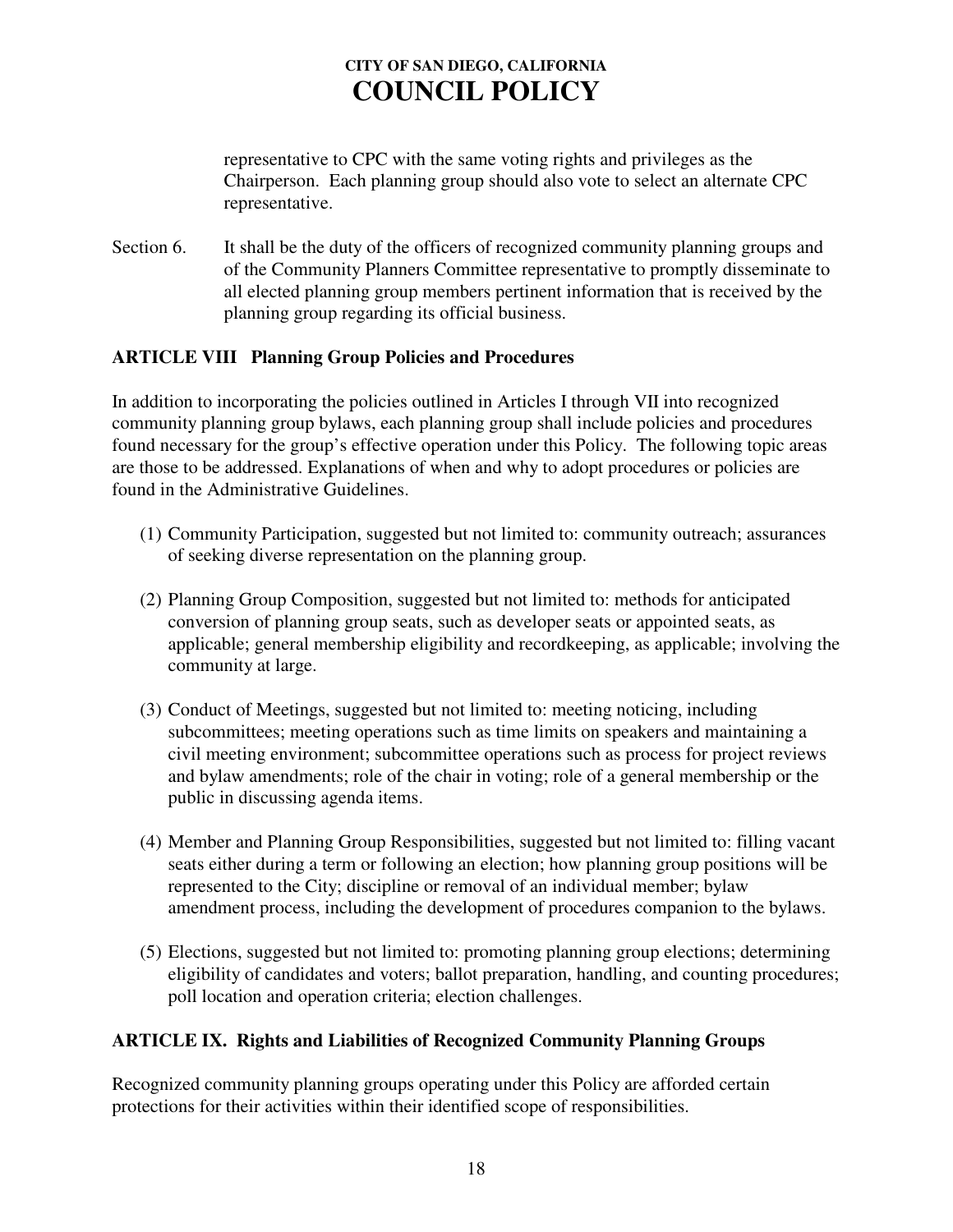As reviewed in a memorandum prepared by the City Attorney, issued November 3, 2006, (City Att'y MOL No. 2006-26), the Brown Act provides various remedies for violation of its provisions but by implementing bylaws and operating in compliance with this Policy, planning groups will be considered to be in substantial compliance with the Brown Act. Any planning group, or any of its individual members, may seek assistance and training, from the City Attorney to conform with the Brown Act.

#### Section 1. Indemnification and Representation

A recognized community planning group and its duly elected or appointed members have a right to representation by the City Attorney and a right to indemnification by the City under Ordinance O-17086 NS if: the claim or action against them resulted from their obligation to advise and assist the City and its agencies with land use matters as specified in Policy 600-24, Article II, Section 1; their conduct was in conformance with Policy 600-24 and the Bylaws of the community planning group; and all findings specified in the ordinance can be made.

#### Section 2. Brown Act Remedies

The Brown Act includes civil remedies (Brown Act sections 54960 through 54960) and criminal penalties (Brown Act section 54959) for violation of its provisions. Thus planning groups are encouraged to proactively cure violations themselves. This is to prevent legal actions that would void planning group actions, and it assures good faith, voluntary compliance with the Brown Act.

Both individual members of a planning group, as well as the planning group as a whole, could potentially be subject to civil remedies. Civil remedies may include relief to prevent or stop violations of the Brown Act, or to void past actions of the planning group, and may in some cases include payment of attorneys fees. Individual planning group members may potentially face criminal misdemeanor charges for attending a meeting where action is taken in violation of the Brown Act, but only if the member intended to deprive the public of information which the member knew or had reason to know the public was entitled. Action taken includes collective decisions or promises, and also includes tentative decisions, but does not include mere deliberation without taking some action. Alleged violations will be reviewed and evaluated on a case-by-case basis*.*

Any planning group, or any of its individual members, may seek assistance, as well as training, from the City Attorney to better understand, to implement, and comply with the Brown Act.

Section 3. Council Policy 600-24 Violations and Remedies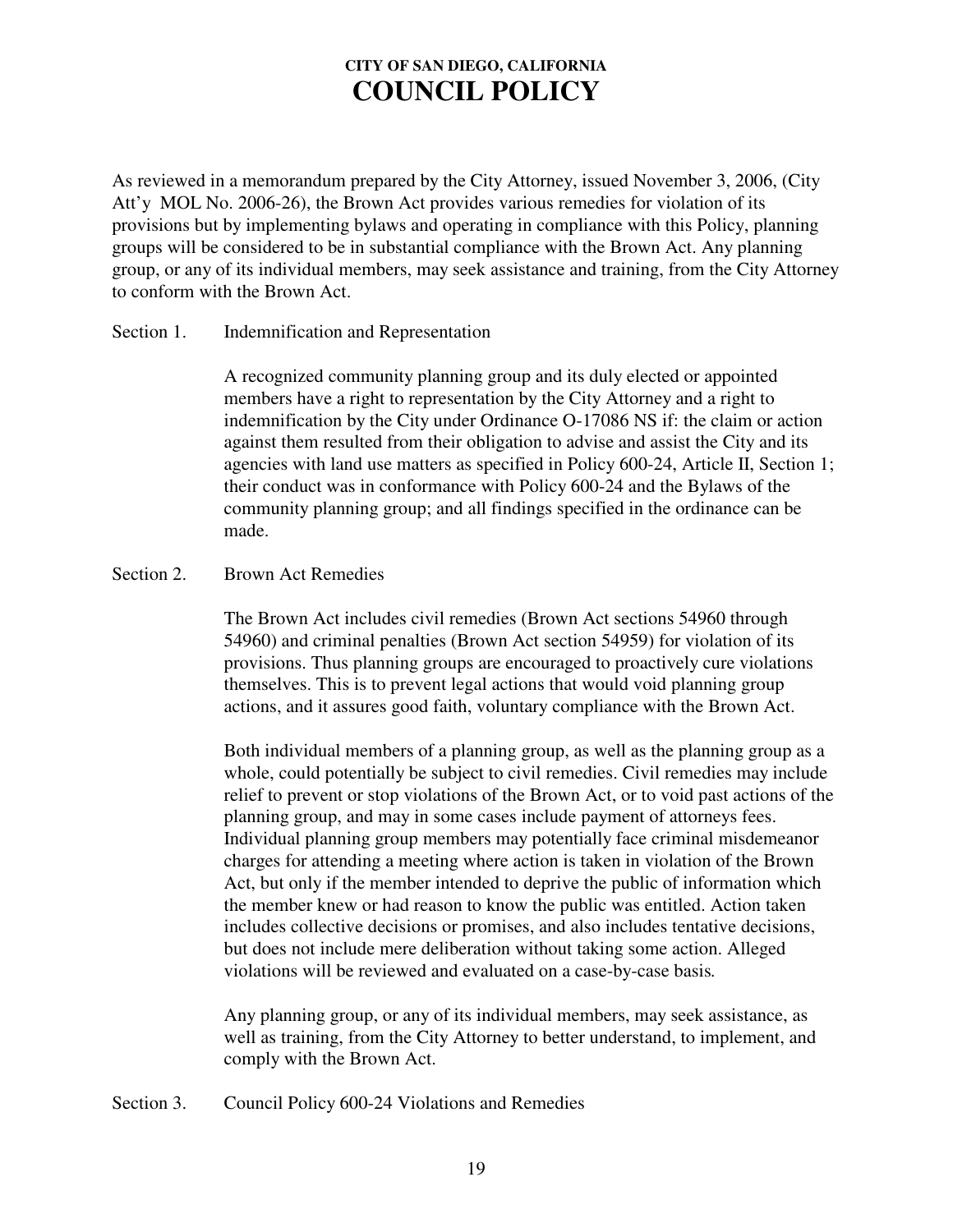Council Policy 600-24 provides various remedies for violation of its provisions by recognized community planning groups or their elected members. Where a planning group does not cure a violation by itself, it may forfeit its status as a recognized advisory body and lose its right to indemnification and defense by the City.

Alleged Violations by a Member of a Recognized Community Planning Group

In the case of an alleged violation of this Policy or a recognized community planning group's adopted bylaws by a planning group member, the planning group shall conduct an investigation consistent with the Administrative Guidelines and adopted planning group bylaws.

If the planning group, after a thorough investigation, determines that the individual member has violated a provision of this Policy or the planning group's bylaws, the planning group shall, where feasible, seek a remedy that corrects the violation and allows the member to remain as a member of the planning group.

If corrective action or measures are not feasible, the planning group may remove a member by a two-thirds vote of the planning group. The vote to remove the group member shall occur at a regularly scheduled public meeting subject to the procedures outlined in the Administrative Guidelines and in adopted planning group bylaws.

A member found to be not in compliance with the provisions of this Policy not subject to Brown Act or adopted bylaws risks loss of indemnification [legal protection and representation] pursuant to Ordinance No. O-17086 NS, as discussed further in Article X, Section 1, and any future amendments thereto.

Alleged Violations by a Recognized Community Planning Group

In case the of an alleged violation of this Policy or adopted planning group bylaws by a recognized community planning group as a whole or multiple members of the planning group, the violation shall be forwarded in writing to the City for investigation by the Mayor's office. The City will engage in a dialogue with the planning group, determining the validity of the complaint, and seeking resolution of the issue or dispute.

If a violation against a recognized community planning group as a whole is proven and there is a failure of the planning group to take corrective action, the planning group will forfeit its rights to represent its community as a community planning group recognized under Council Policy 600-24. Such a determination resulting in the forfeiture of a seated group's rights to represent its community